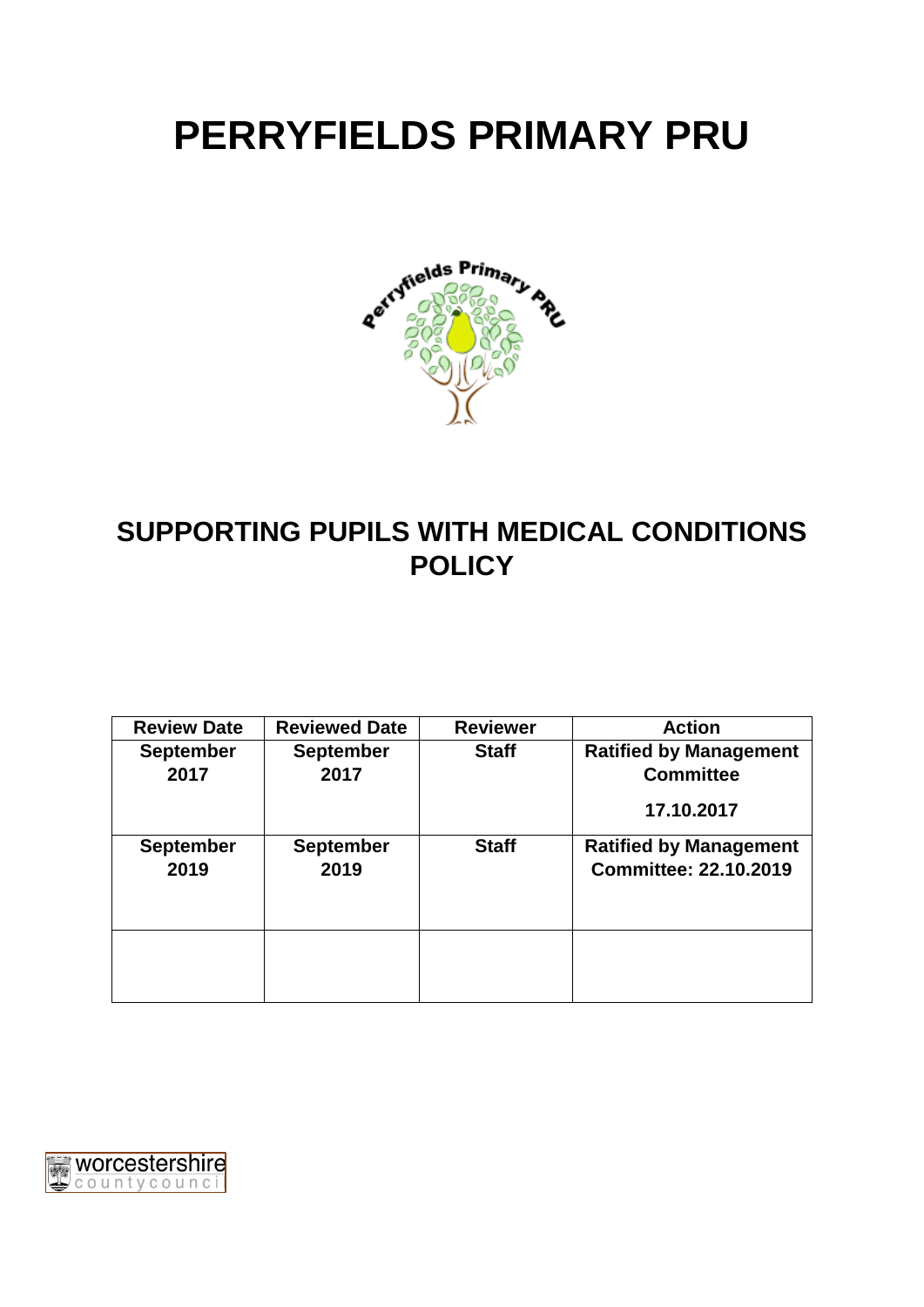This policy should be read in conjunction with the SEND Policy and Disability, Equality and Accessibility Policy.

#### **Rationale:**

The Children and Families Act 2014 places a duty on schools to make arrangements for children with medical conditions. Pupils with special medical needs have the same processes of admission as other children and cannot be refused admission on medical grounds alone. Teachers and other school staff have a duty to act in loco parentis and may need to take swift action in an emergency. This duty also extends to staff leading activities off site. The prime responsibility for a child's healthcare lies with the parent who is responsible for the child's medical care and medication and should supply the school with information.

The school has regard for the DFE 'Supporting Pupils at School with Medical Conditions.'

This policy outlines Perryfields' approach to meeting the requirements of this guidance.

#### **Key Principles:**

•Children with medical conditions should be properly supported so that they have full access to education, including school trips and physical education

•Arrangements must be in place in school to support children with medical conditions, including the appropriate use of risk assessments and the development, implementation and review of healthcare plans with the support of the school nursing service

•School, parents, the child and healthcare professionals will work closely together to ensure that the needs of students with medical conditions are met

•Our focus is on the child as an individual and how their medical needs are met to ensure full inclusion, access and enjoyment of school life.

#### **Training and Staff Awareness**

•The school has a number of trained first aiders, a list of which is communicated with all staff. There are first aiders on duty each breaktime.

•Relevant staff will be made aware of each child's medical condition and needs

Key staff will be regularly trained in supporting individual pupils with specific medical conditions such as diabetes, epilepsy and severe allergies

•We will ensure that cover arrangements are made in the case of staff absence or turnover to ensure needs are met

•We will undertake risk assessments for activities off site taking into account individual needs.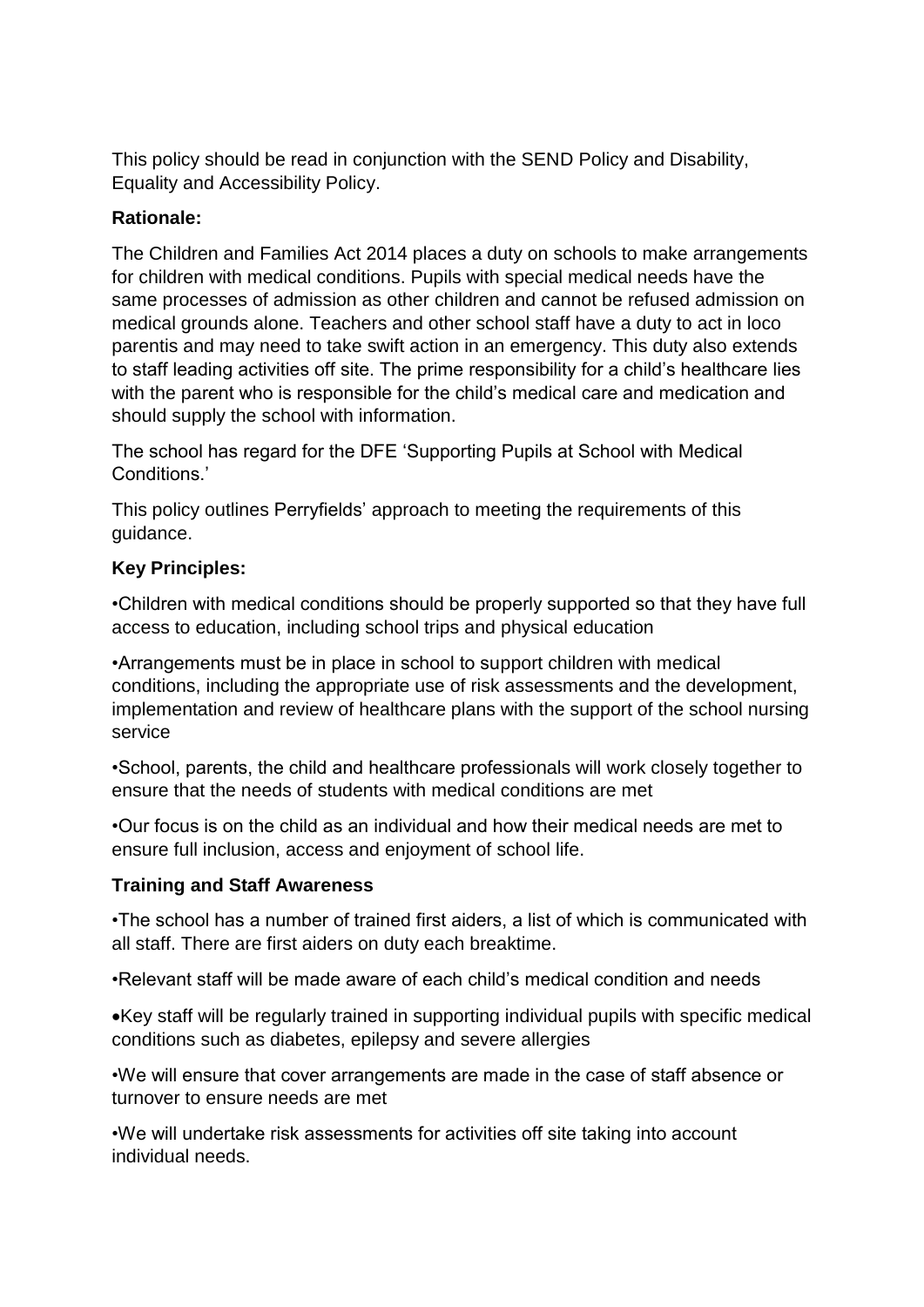# **Individual Healthcare Plans**

Where the child has a long term and complex medical condition(s), they should have an individual healthcare plan (IHP) providing clear guidance on what needs to be done, when and by whom. The school nurse, parent or carer, school and healthcare professionals collaborate to develop the plan. It is vital that the IHP reflects up to date medical knowledge about the child (input from healthcare professionals) and agreement should be reached as to who is responsible for leading on writing it. These should be reviewed annually.

# **Roles and Responsibilities**

# **Management Committee**

 Overall responsibility to ensure pupils with medical conditions are supported to participate fully in school life

Responsibility to ensure staff are appropriately trained and competent.

**The Headteacher** - Ensure implementation of the policy

- Ensure relevant staff are informed about medical conditions and trained
- Overall responsibility for developing Individual Health Care (IHP) plans
- Ensure appropriate levels of insurance
- Overall responsibility for liaison with the school nursing service

# **School Staff**

- Take into account the medical needs of children they teach
- Support pupils following guidelines from the IHP
- Attend training as required in supporting pupils with medical conditions

# **School Nurse**

 Responsible for notifying the school when a child has been identified as having a medical condition which will require support in school. Wherever possible, they should do this before the child starts school

 Support staff in implementing an IHP providing advice and liaison, particularly training

- Contribute medical advice to the writing of an IHP
- Liaise with other NHS staff and clinics
- Provide advice and support for schools about medical conditions

# **Pupils**

May be best placed to describe how a condition affects them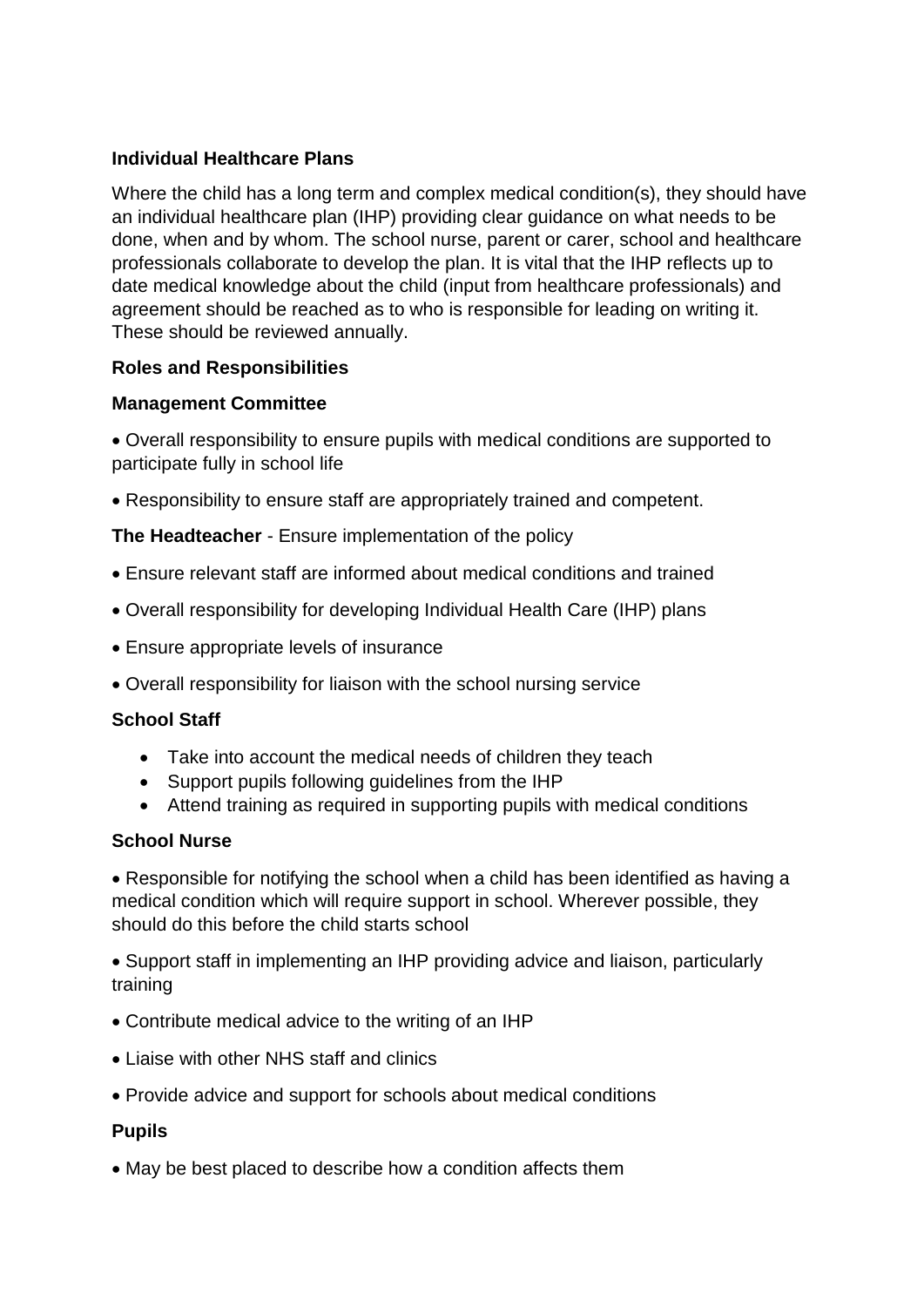- Should be sensitive to the needs of others
- Should be involved as much as possible in decisions and plans affecting them

■ Should be encouraged to self---administer medication (with support) where appropriate to develop independence

#### **Medical Administrative Support**

Medical Responsibilities to be taken on by e.g a member of Office Staff or appointed TA with a time each week allocated to maintain the following:

- The safe storage of medicine in school
- Check that medicines are not out of date chase up parents to renew.
- Update Medical File with up to date copies of IHPs

 Liaise with School Nurse, Parents and teaching staff to ensure IHPs are in place for all pupils needing one.

Ensure that School Nurse is informed of new children to the school needing IHPs

 Ensure that Teaching Staff are informed of allergies, medical needs of pupils in their class

- Ensure that photographs of children with allergies, plus brief description of allergy is displayed in suitable areas around the school e.g. staff room, School **Office**
- Ensure administration of medicine is recorded appropriately.
- Inform lunchtime staff of children with food allergies.

#### **Parents**

- Should provide the school with up to date information
- Should attend clinic appointments as appropriate
- Should be involved in the development and review of IHPs
- Should carry out action they have agreed to implement as part of the IHP

 Should keep school informed immediately of any change of emergency contact details

# **Procedures for Managing Medicines**

 Medicines should only be administered at school when it would be detrimental to a child's health or school attendance not to do so

 Pupils should never be given medicine containing aspirin unless prescribed by a doctor. Medication, e.g. for pain relief, should never be administered without first checking maximum dosages and when the previous dose was taken.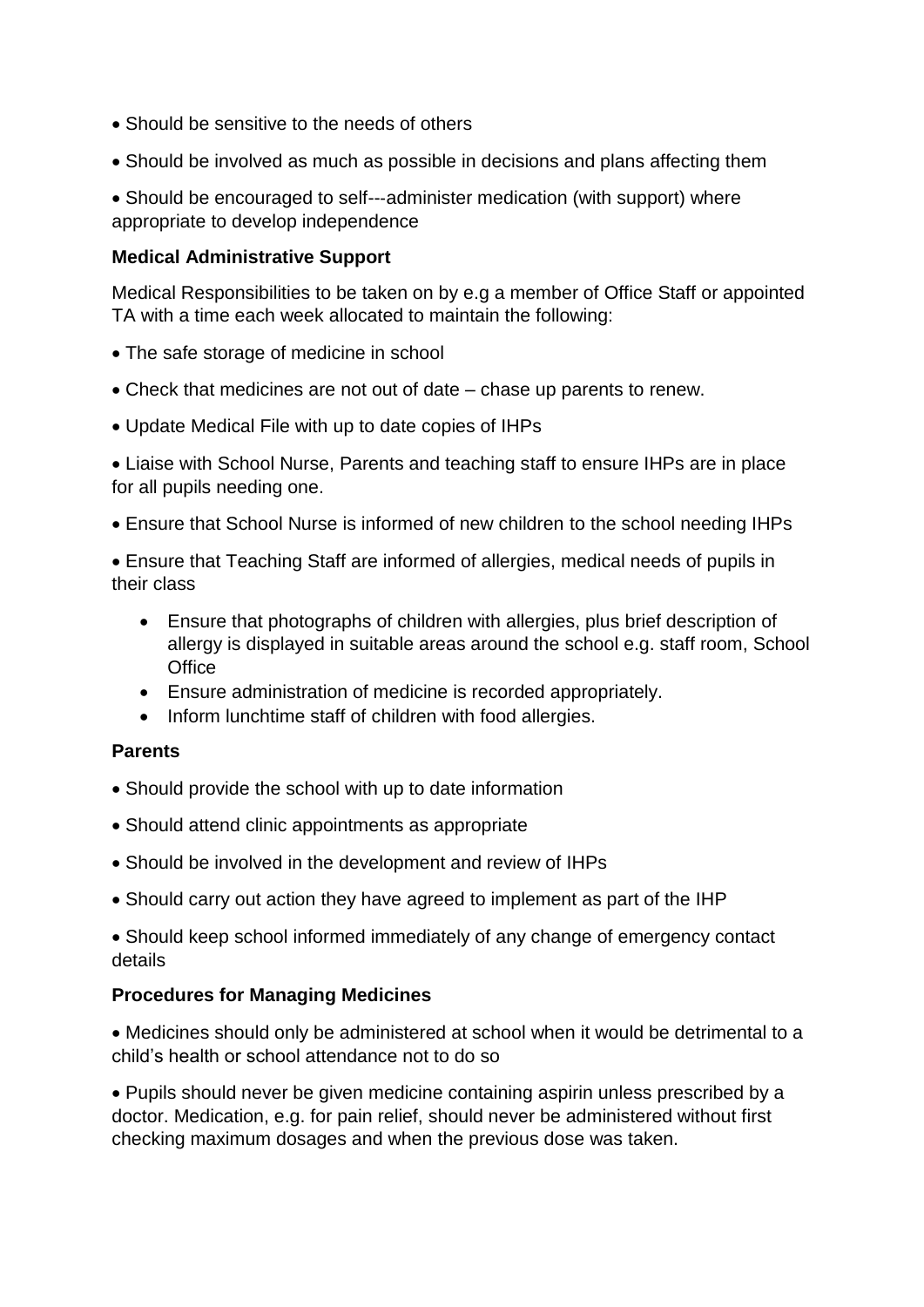#### **Parents should be informed**

 Where clinically possible, medicines should be prescribed in dose frequencies which enable them to be taken outside school hours

• Schools should only accept prescribed medicines that are in date, labelled, provided in the original container as dispensed by a pharmacist and include instructions for administration, dosage and storage. The exception to this is insulin which must still be in date, but will generally be available to schools inside an insulin pen or a pump, rather than in its original container

 All medicines should be stored safely. Children should know where their medicines are at all times and be able to access them immediately. Where relevant, they should know who holds the key to the storage facility. Medicines and devices such as asthma inhalers, blood glucose testing meters and adrenaline pens should be always readily available to children and not locked away. This is particularly important to consider when outside of school premises, e.g. on school trips

• School staff may administer a controlled drug to the child for whom it has been prescribed. Staff administering medicines should do so in accordance with the prescriber's instructions. Schools should keep a record of all medicines administered to individual children, stating what, how and how much was administered, when and by whom. Any side effects of the medication to be administered at school should be noted.

 When no longer required, medicines should be returned to the parent to arrange for safe disposal. Sharps boxes should always be used for the disposal of needles and other sharps

 The Management Committee should ensure that written records are kept of all medicines administered to children. Records offer protection to staff and children and provide evidence that agreed procedures have been followed. Parents should be informed if their child has been unwell at school.

#### **Children who manage their own Medical Needs**

After discussion with parents, children who are competent should be encouraged to take responsibility for managing their own medicines and procedures. This should be reflected within individual healthcare plans. Some children can be allowed to carry their own medicines and relevant devices or should be able to access their medicines for self--‐medication quickly and easily.

Children who can take their medicines themselves or manage procedures may require an appropriate level of supervision. If it is not appropriate for a child to self manage, then relevant staff should help to administer medicines and manage procedures for them. If a child refuses to take medicine or carry out a necessary procedure, staff should not force them to do so, but follow the procedure agreed in the individual healthcare plan. Parents should be informed so that alternative options can be considered.